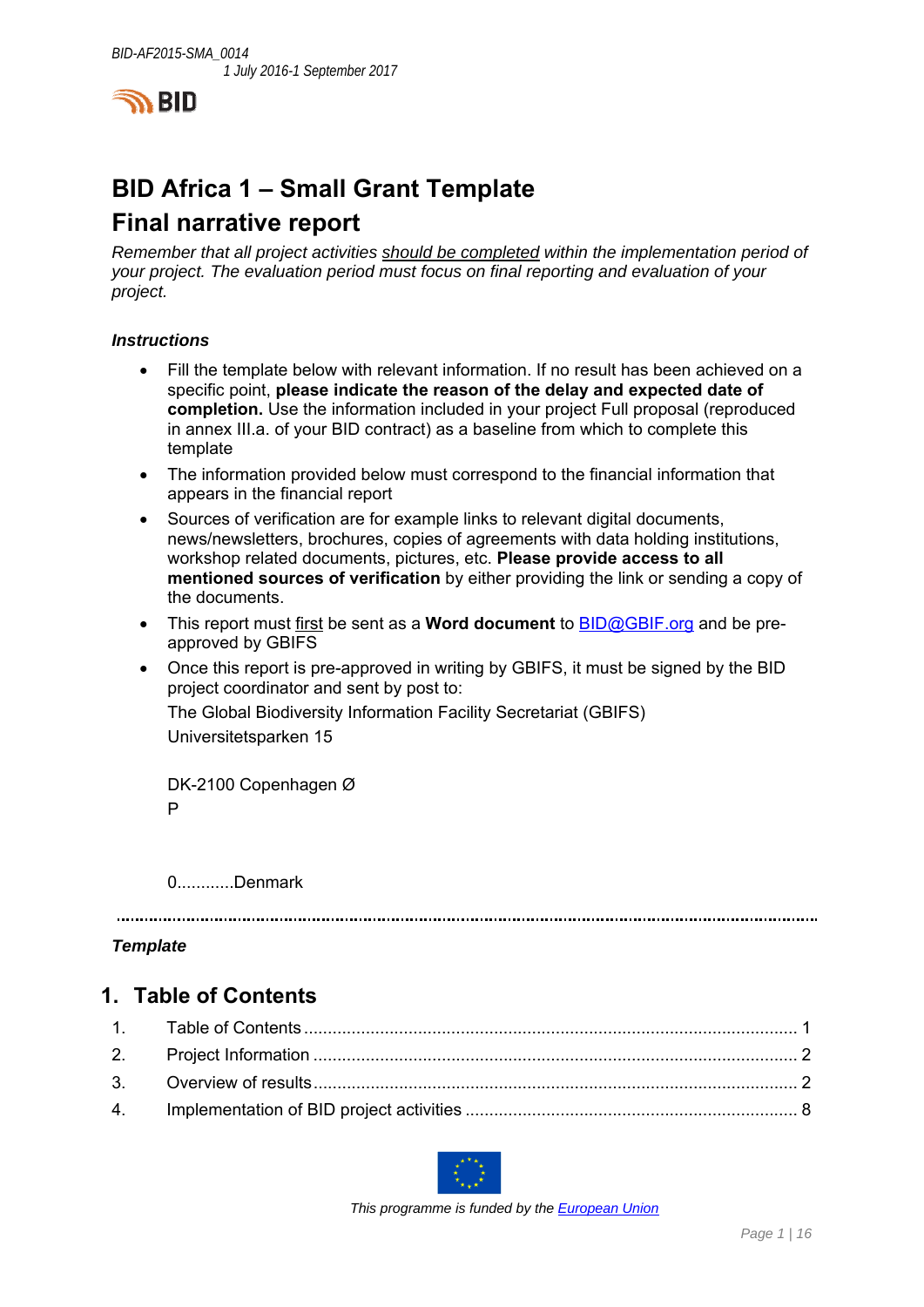

|             | 5. Updated calendar for the BID project implementation and evaluation period  10 |  |
|-------------|----------------------------------------------------------------------------------|--|
|             |                                                                                  |  |
| $7^{\circ}$ |                                                                                  |  |
|             |                                                                                  |  |

# **2. Project Information**

**2.1.Principal investigator and grant coordinator: Institution/network/agency name:**  Botswana Wildlife Management Association

**2.2.Principal investigator name and role:** 

Monica Morrison, Organiser

**2.3.BID proposal identifier:** 

BID-AF-2015-0014-SMA

**2.4.Project title:** 

Data Rescue for the Records of the Botswana Wildlife Management Association

**2.5.Start date and end date of the reporting period:** 

1/12/2016 – 31/08/2017

**2.6.Country(ies) in which the activities take place:**  Botswana

## **3. Overview of results**

#### **3.1.Executive summary**

Give a short summary of the activities implemented and the outcomes of the project for the whole implementation *period (no more than 500 words maximum).* 

The hunting records project was completed by the end of August 2017 with the publishing of elephant trophy datasets and production of an archival finding aid for the BWMA's records. Determining the correct mapping of data to match Darwin Core terms, and technical issues with University of Botswana servers, caused some delays in the collection processing work, but collaborative teamwork built strong biodiversity data mobilisation capacity.

Following completion of the the BID online course, in February 2017 the two trained team members worked with the Okavango Research Institute's GIS Laboratory to install the IPT on an ORI server to prepare for the publishing process with a third team member from the library. Development of the mapping work took place in March and April, eventually with assistance from Zimbabwean mentor, Kudzai Mafuwe. Experimentation and practice with the mapping and publishing process continued until late June 2017. The project successfully published its first dataset in July, 2017.

In the meantime, drafting of the archival finding aid for the collection's records that had been transferred to the Okavango Research Institute's Library was completed, and two awareness workshops were held in Maun on March 27<sup>th</sup> and in Gaborone on 21<sup>st</sup> May 2017.

Server and network issues caused delays in publishing the remaining elephant trophy datasets, and transfer of some datasets from the owner is outstanding. The Okavango Research Institute is, however, committeed to continuing the transfer, processing and publishing work, and to adding value to the existing finding aids.



 *This programme is funded by the European Union*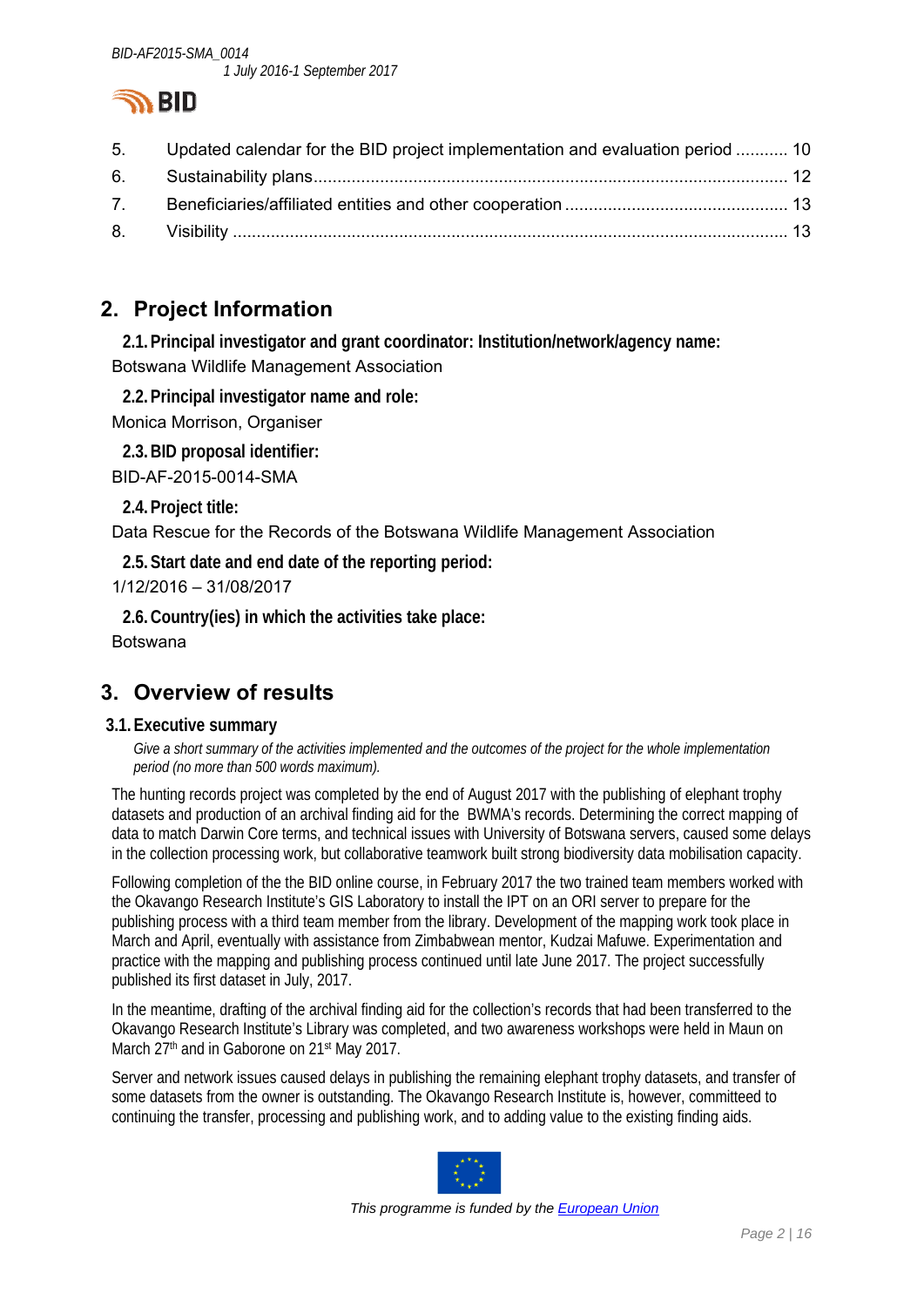

A continued challenge was that team members from the Department of Wildlife and National Parks, an important potential user of the materials, were mostly not free from their duties to allow them to participate in the technical work of the project, but they regularly acknowledged updates of the project work and participated in the two awareness workshops.

#### **3.2.Progress against expected milestones:**

| <b>Expected milestones/activities</b>                                                                                                                                                                                                                                                                           | Completed?<br>Yes/No | <b>Explanatory notes</b>                                                                                                                                                                                      | Sources of<br>verification         |
|-----------------------------------------------------------------------------------------------------------------------------------------------------------------------------------------------------------------------------------------------------------------------------------------------------------------|----------------------|---------------------------------------------------------------------------------------------------------------------------------------------------------------------------------------------------------------|------------------------------------|
| Completed capacity self-assessment<br>questionnaire for data holding institutions<br>(http://www.gbif.org/resource/82785)                                                                                                                                                                                       | Yes                  |                                                                                                                                                                                                               | Document                           |
| The instituton that will publish your data is<br>registered with GBIF.org<br>For registered data publishers see:<br>http://www.gbif.org/publisher/search                                                                                                                                                        | Yes                  |                                                                                                                                                                                                               | <b>Document</b>                    |
| The data users identified in the full proposal<br>have documented their intended use of the<br>mobilized data and provided early feedback                                                                                                                                                                       | Yes                  | Participants at workshops<br>indicated interest in using the<br>data, asking when it would be<br>accessible. Team will send<br>them notification when all<br>elephant tropy datasets have<br>been published.  | Workshop<br>reports                |
| All mobilized data has been published to<br>GBIF.org                                                                                                                                                                                                                                                            |                      | Elephant trophy datasets in<br>process and to be published by<br>8 September 2017.                                                                                                                            | Datasets on<br><b>GBIF</b> site    |
| All published data meet the minimum<br>requirements outlined in the Data Quality<br>Requirements available at<br>http://bid.gbif.org/en/community/data-quality/                                                                                                                                                 |                      |                                                                                                                                                                                                               | Datasets on<br><b>GBIF</b> site    |
| The training outcomes of the project have<br>been documented, including the number of<br>people receiving certification through the BID<br>Capacity Enhancement workshops, the<br>number of people trained in nationally<br>organized events, and the evaluation of the<br>impacts of these training activities | Yes, partly          | Two team members completed<br>training but connectivity and<br>trainer shortcomings failed to<br>produce all required<br>documentation. Have<br>requested that the trainees<br>retake the final question set. | <b>GBIF BID</b><br>training system |
| Final capacity self-assessments have been<br>completed with sustainability plans                                                                                                                                                                                                                                | Yes                  |                                                                                                                                                                                                               | Documents                          |
| All uses of the mobilized data have been<br>documented                                                                                                                                                                                                                                                          | Yes                  | To date                                                                                                                                                                                                       | Documents                          |
| Best practices and lessons learned have<br>been documented                                                                                                                                                                                                                                                      | Yes                  |                                                                                                                                                                                                               | Lessons<br>learned<br>document     |

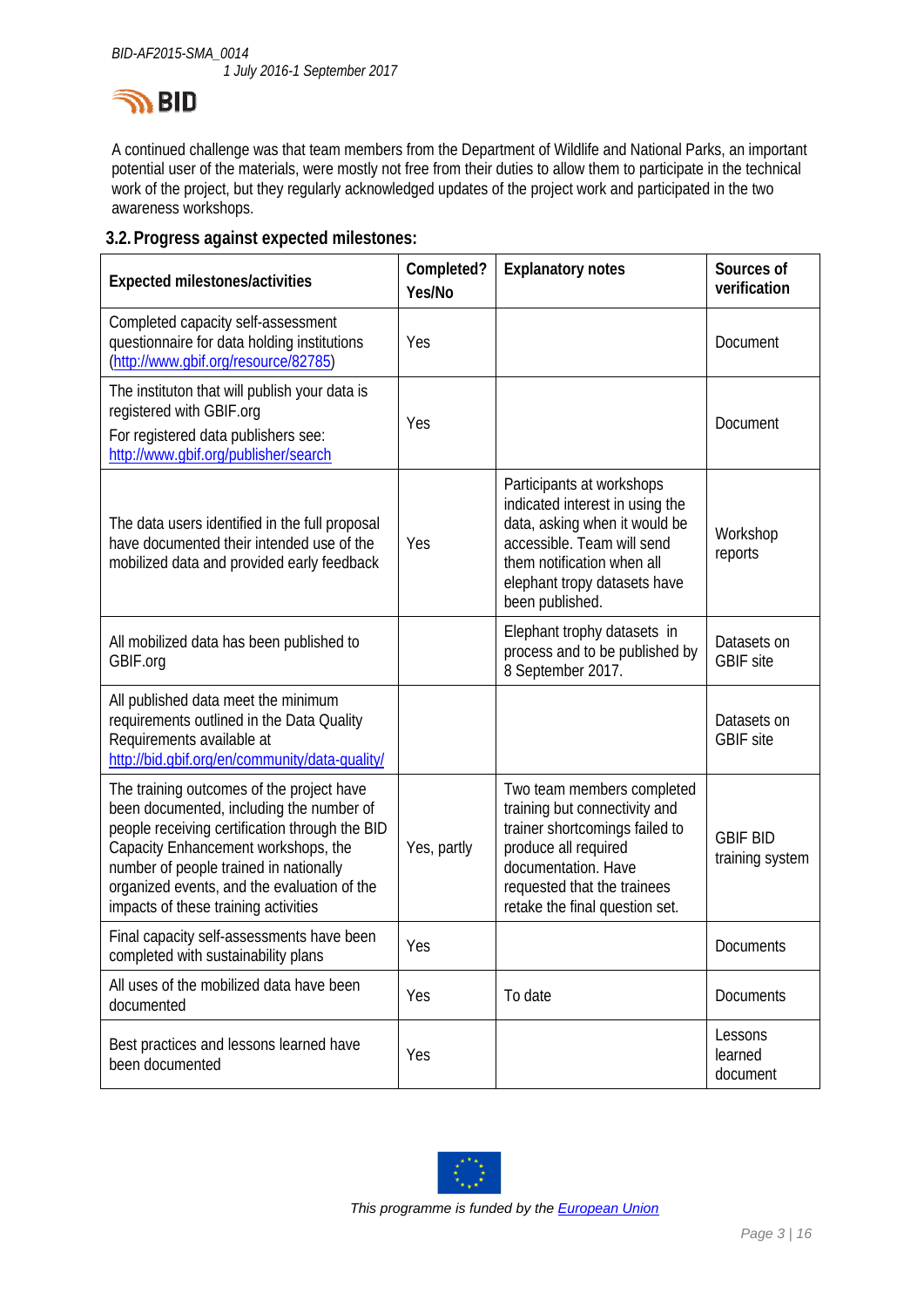

#### **3.3.Project deliverables and activities**

*Refer to the table in section 2.2 "Deliverables, activities and reporting criteria" of your BID full proposal. Provide updates on the status of each of planned deliverables. We remind you that all deliverables should be completed at the time of drafting this report (end of implementation period). In the event of unexpected delay, please provide detailed explanatory notes and indicate planned completion date. Add as many rows as needed.* 

| Deliverable                                                                                                       | <b>Related activity</b>                                                                                                            | Completed?<br>Yes/No        | <b>Explanatory notes</b>                                                                                                                                                                                                         | Sources of<br>verification                              |
|-------------------------------------------------------------------------------------------------------------------|------------------------------------------------------------------------------------------------------------------------------------|-----------------------------|----------------------------------------------------------------------------------------------------------------------------------------------------------------------------------------------------------------------------------|---------------------------------------------------------|
| Inventory and finding aid<br>for BWMA records<br>completed and priority<br>records for digitization<br>identified | Records inventory;<br>listing and<br>categorisation of<br>records and data<br>types; production of<br>finding aid                  | Yes                         | Excel spreadsheets and<br>Word document used; no<br>archival software available<br>team challenged to isolate<br>priority records                                                                                                | <b>Documents</b>                                        |
| Inventory of biological<br>specimens                                                                              | Specimen inventory:<br>listing and<br>categorisation of<br>specimens:<br>resources metadata<br>in GBIF                             | Inventory 100<br>% complete | Specimens listed, but<br>categorisation and<br>resources metadata work<br>pending move to permanent<br>specimen storage.<br>Processing of data and<br>publishing to GBIF to follow<br>in 2018 once specimen<br>storage organised | <b>UB ORI Library</b><br><b>Finding Aid</b><br>document |
| <b>BWMA</b> records<br>inventoried, boxed and<br>prepared for transfer to<br>identified repository                | Physical processing<br>of collection                                                                                               | Yes                         |                                                                                                                                                                                                                                  | <b>Documents</b>                                        |
| Selection of metadata                                                                                             | Determination of<br>metadata to be<br>captured                                                                                     | Yes                         | Mapping to Darwin Core<br>completed                                                                                                                                                                                              | <b>GBIF</b> site                                        |
| Finding aid to records<br>collection completed                                                                    | Records finding aid<br>detailed analysis of<br>records collection to<br>identify possible<br>candidates for future<br>data capture | Yes                         | Finding aid completed. No<br>archival software available<br>so team challenged to<br>isolate priority records for<br>further work.                                                                                               | <b>Finding Aid</b>                                      |
| Dataset transfer<br>procedures finalised                                                                          | Dataset transfer<br>procedures:<br>Procedures and<br>instructions for<br>mapping datasets<br>developed and<br>clarified            | Yes                         |                                                                                                                                                                                                                                  | Processed<br>datasets                                   |
| Trophy and other<br>research data submitted<br>to GBIF system                                                     | Data capture<br>application of<br>metadata:<br>Application of<br>metadata, and<br>mapping and                                      | Partly                      | Antelope and predator<br>datasets still to be<br>transferred from owner.                                                                                                                                                         | List of records<br>submitted to GBIF<br>system          |

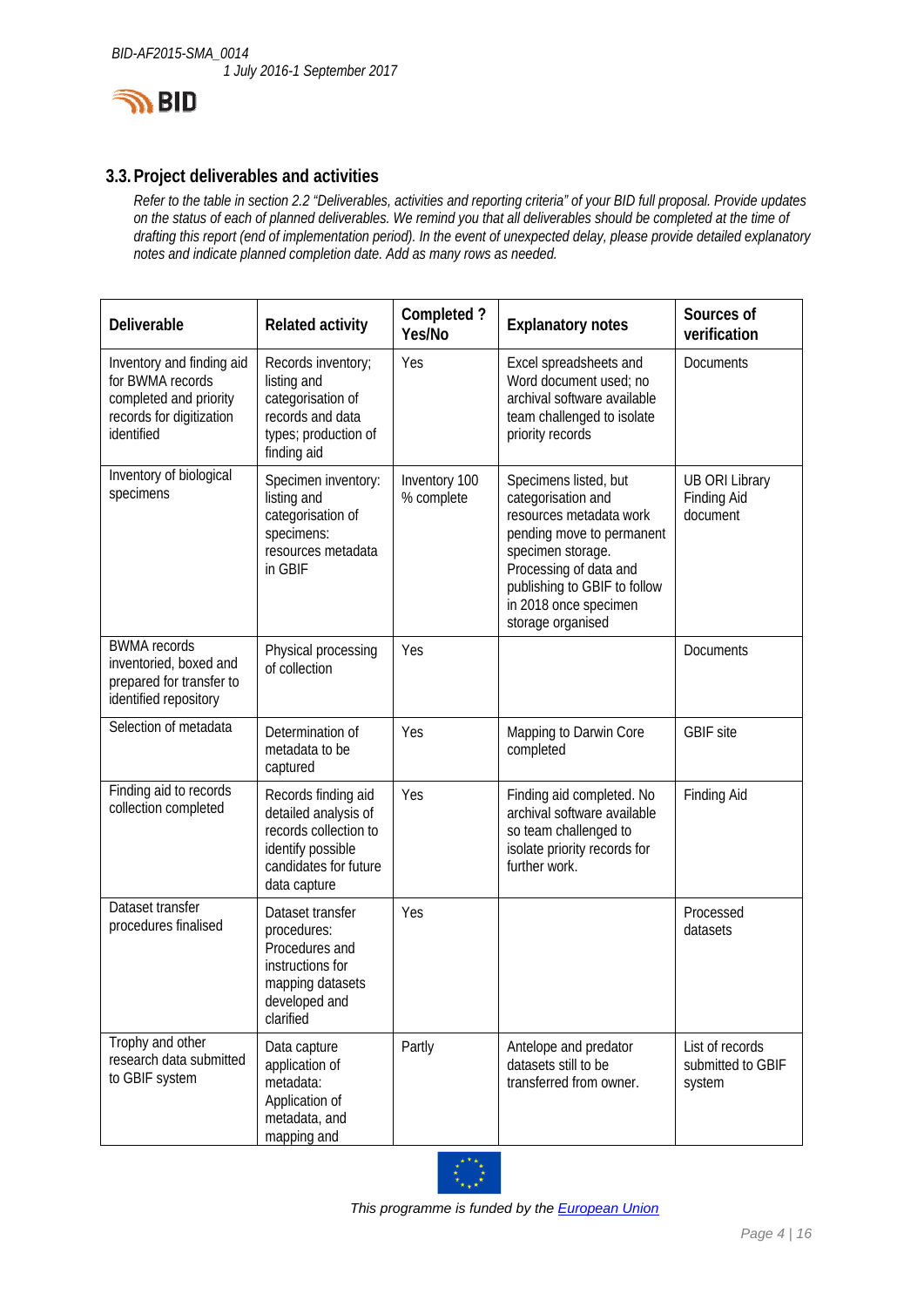

| <b>Deliverable</b>                                          | <b>Related activity</b>                                                                                                       | Completed?<br>Yes/No | <b>Explanatory notes</b> | Sources of<br>verification |
|-------------------------------------------------------------|-------------------------------------------------------------------------------------------------------------------------------|----------------------|--------------------------|----------------------------|
|                                                             | transfer of existing<br>data to GBIF system                                                                                   |                      |                          |                            |
| Guidelines for ongoing<br>stewardship of the<br>collections | Sustainability plan:<br>Development of<br>recommendations<br>for preservation and<br>ongoing<br>maintenance of<br>collections | Yes                  |                          | Sustainability plan        |

#### **3.4.Datasets published on GBIF.org**

*If the dataset is not yet published, please indicate detailed explanation about causes of delays". Add as many rows as needed.* 

| Dataset title                                                                             | Publishing<br>institution | DOI or URL/Planned hosting<br>institution                                                                                                                 | Date/expected<br>date of<br>publication | Explanatory<br>notes                                                                                                                                                                                                                                       |
|-------------------------------------------------------------------------------------------|---------------------------|-----------------------------------------------------------------------------------------------------------------------------------------------------------|-----------------------------------------|------------------------------------------------------------------------------------------------------------------------------------------------------------------------------------------------------------------------------------------------------------|
| Database of<br>elephant and<br>predator trophy<br>types and<br>measurements,<br>1995-2013 | Mochaba/BWMA              | <b>UBORI host:</b><br>https://www.gbif.org/project/82758/data-<br>rescue-for-the-records-of-the-<br>botswana-wildlife-management-<br>association#datasets | 31/10/2017                              | Corrections<br>(standardisation)<br>to publshed<br>datasets<br>underway and<br>remaining<br>unpublished<br>datasets being<br>processed. Delay<br>due to<br>uncertainty as to<br>how to identify<br>contributors so<br>they would<br>appear in<br>citations |
| Predator tooth and<br>jaw data, 1995-<br>2000s                                            | Mochaba/BWMA              | <b>UB ORI</b>                                                                                                                                             | 30/03/2018                              | Waiting for<br>transfer from<br>Debbie Peake                                                                                                                                                                                                               |
| Antelope trophy<br>measurements<br>$(1995 - 2002)$                                        | Mochaba/BWMA              | <b>UB ORI</b>                                                                                                                                             | 30/03/2018                              | Waiting for<br>transfer from<br>Debbie Peake                                                                                                                                                                                                               |
| <b>BWMA</b> records<br>(correspondence,<br>reports)                                       | <b>BWMA</b>               | <b>UB ORI</b>                                                                                                                                             |                                         | Metadata only                                                                                                                                                                                                                                              |
| Biological<br>specimens                                                                   | <b>BWMA</b>               | <b>UB ORI</b>                                                                                                                                             | 30/06/2018                              | Metadata only;<br>publication to<br>GBIF planned for<br>mid-2018                                                                                                                                                                                           |



 *This programme is funded by the European Union*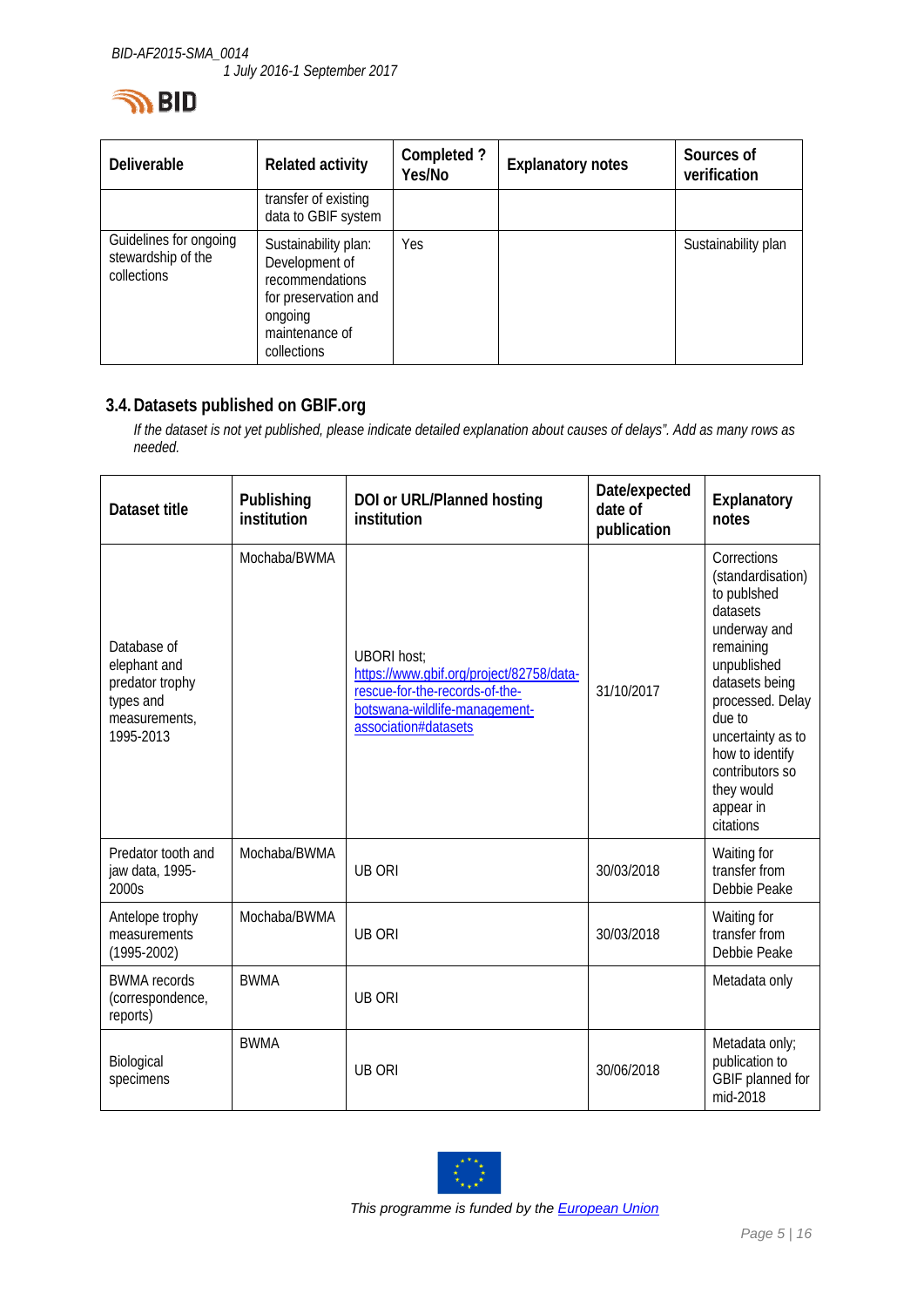

#### **3.5.Examples of use of biodiversity data available through GBIF**

*Use the table to document use or planned use of data available through GBIF as part of your project. You may want to refer to the section 2.5 'Plan to support the integration of biodiversity information into policy and decision-making processes' of your BID full proposal. Please provide the DOI for datasets published on GBIF or data downloaded from GBIF in the "Dataset" column. Briefly describe how the data have been used or are planned to be used in the "Data use" column (ca. 50 words). Provide the date or approximate time frame in months for the use or planned use in the "Date/time frame" column. Please provide links to any documents or webpages documenting the use in the "Sources of verification" column. Add as many rows as needed.* 

| Dataset                             | Data user                                                        | Data use                                                                                                                                                                                                                                                                       | Date/time<br>frame               | Sources of<br>verification | <b>Notes</b> |
|-------------------------------------|------------------------------------------------------------------|--------------------------------------------------------------------------------------------------------------------------------------------------------------------------------------------------------------------------------------------------------------------------------|----------------------------------|----------------------------|--------------|
| Elephant hunting<br>trophy datasets | Researchers,<br>University of<br>Botswana,<br><b>BIUST, DWNP</b> | Abundance and distribution<br>location data that help identify<br>ecoregions<br>Economic data related to<br>consumptive wildlife use:<br>numbers and species<br>harvested, income generated.<br>Data related to impact of<br>harvesting on population<br>numbers and genetics. | September<br>$2017 -$<br>ongoing | Planned                    |              |
|                                     |                                                                  |                                                                                                                                                                                                                                                                                |                                  |                            |              |

#### **3.6.Events organized as part of the project**

*List all the events that have been organized as part of your project. Please provide links to any documents or webpages documenting the use in the "Sources of verification" column. Add as many rows as needed.* 

| <b>Full title</b>                                                                                                      | Organizing<br>institution | <b>Dates</b> | Number of<br>participants | Sources of<br>verification        |
|------------------------------------------------------------------------------------------------------------------------|---------------------------|--------------|---------------------------|-----------------------------------|
| Presentation to<br>DoFollow Research<br>Meetup group                                                                   | Project/MoediwaKitso      | 06/07/2016   | 22                        | Summary of event<br>from web site |
| Information sharing<br>meeting with ORI JRS<br><b>Biodiversity project</b><br>team                                     | Project/MoediwaKitso      | 31/01/2017   | 14                        | Presentation                      |
| Presentation to<br><b>DWNP</b>                                                                                         | Project/MoediwaKitso      | 03/03/2017   | 11                        | Presentation                      |
| Presentation to<br><b>Botswana</b><br>International<br>University of Science<br>and Technology<br><b>STEM Workshop</b> | <b>ORI</b>                | 11/04/2017   | 150                       | Presentation                      |
| Awareness Workshop,<br>Maun                                                                                            | Project/MoediwaKitso      | 22/03/2017   | 30                        | Workshop<br>documents             |

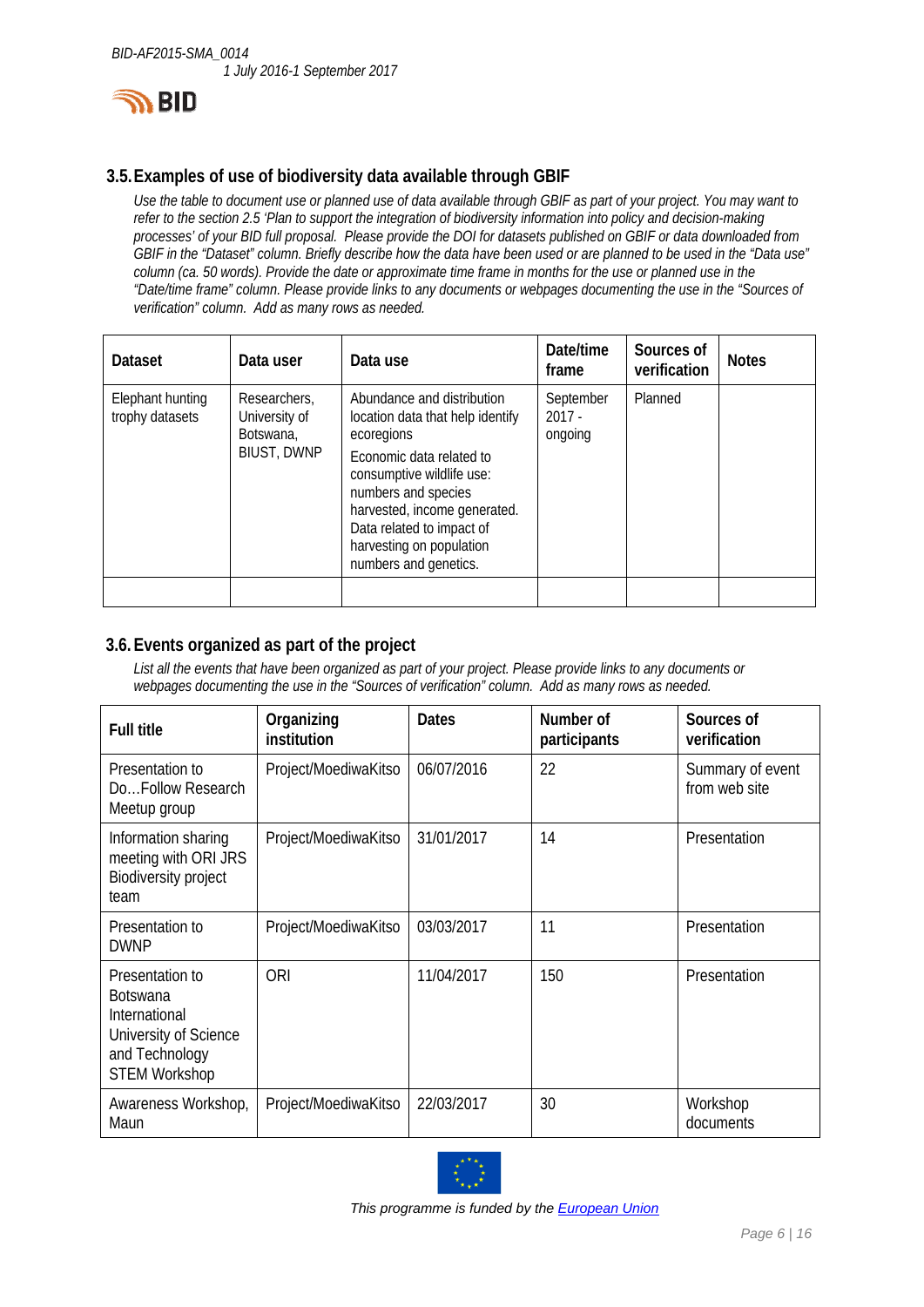# **IN BID**

| <b>Full title</b>               | Organizing<br>institution | <b>Dates</b> | Number of<br>participants | Sources of<br>verification |
|---------------------------------|---------------------------|--------------|---------------------------|----------------------------|
| Awareness Workshop,<br>Gaborone | Project/MoediwaKitso      | 10/05/2017   | 37                        | Workshop<br>documents      |

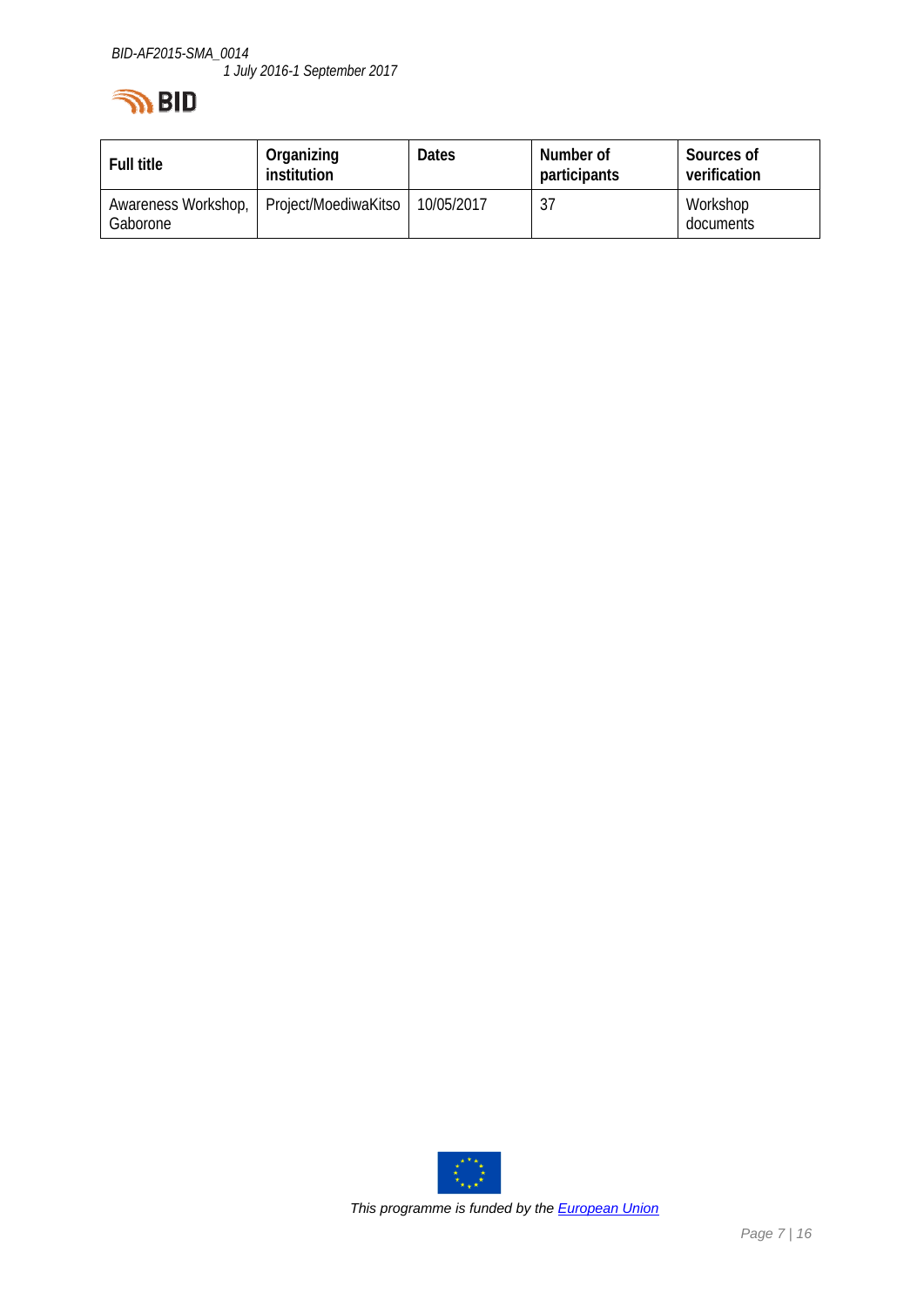

# **4. Implementation of BID project activities**

*Refer to section 2.2 "Deliverables, activities and reporting criteria" in your BID full proposal. Provide updates on each of the activities using the reporting criteria and other sources of verification as appropriate. Sources of verification are for example links to relevant digital document, news, newsletter, brochures, copies of agreements with data holding institutions, workshop related documents, pictures, etc.* 

#### **4.1.Goal 1: Increase available biodiversity data, within and beyond the grant period**

*Activity 1 name:*  Records inventory

**Description of any implementation during the reporting period**  Listing and categorisation of records and data type**s Sources of verification** 

Finding aid

*Activity 2 name:*  Specimen inventory

**Description of any implementation during the reporting period**  Listing and categorisation of specimens

**Sources of verification** 

Finding aid

*Activity 3 name:* 

Collection processing*.*

**Description of any implementation during the reporting period**  Physical processing of collection

**Sources of verification**  Finding aid

*Activity 4 name:*  Metadata selection

**Description of any implementation during the reporting period**  Determination of metadata to be captured

**Sources of verification**  Published datasets

*Activity 5 name:*  Records finding aid

**Description of any implementation during the reporting period**  Detailed description of records collection

**Sources of verification**  Finding aid

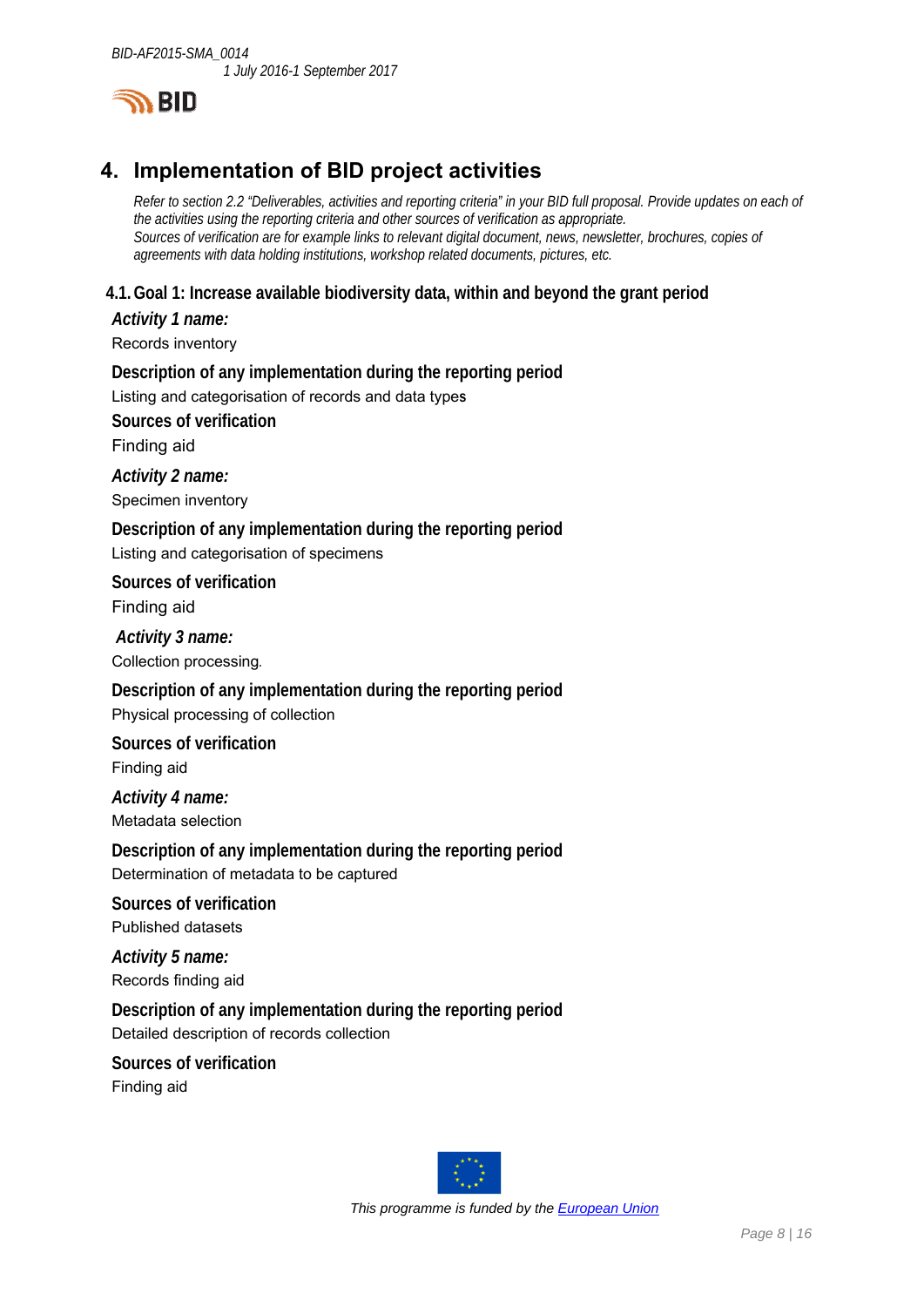

*Activity 6 name:* 

Dataset transfer

**Description of any implementation during the reporting period**  Procedures and instructions for mapping datasets developed and clarified

**Sources of verification**  Published datasets

*Activity 7 name:*  Data capture application of metadata

**Description of any implementation during the reporting period** 

Application of metadata, and mapping and transfer of existing data to GBIF system

**Sources of verification** 

Published datasets

*Activity 8 name:* 

Sustainability plan

#### **Description of any implementation during the reporting period**

Development of recommendations for preservation and ongoing maintenance of collections

**Sources of verification** 

Plan

Goal 2: Apply biodiversity data in response to conservation priorities

*Activity 1 name:* 

Stakeholder workshop 1

#### **Description of any implementation during the reporting period**

Half day workshop in Maun to present work and promote use among scientists and practitioners, including government and tourism private sector research users.

**Sources of verification** 

Workshop summary

*Activity 2 name:* 

Stakeholder workshop 2

#### **Description of any implementation during the reporting period**

Half day workshop in Gaborone to present work and promote use among scientists and practitioners, including government and tourism private sector research users.

**Sources of verification** 

Workshop summary

#### *Activity 2 name:*

Inclusion of links to GBIF records in the Government of Botswana's online Environmental Information System (EIS). Documents in this online resource are used to support development of Environmental Impact Assessments and management plans.

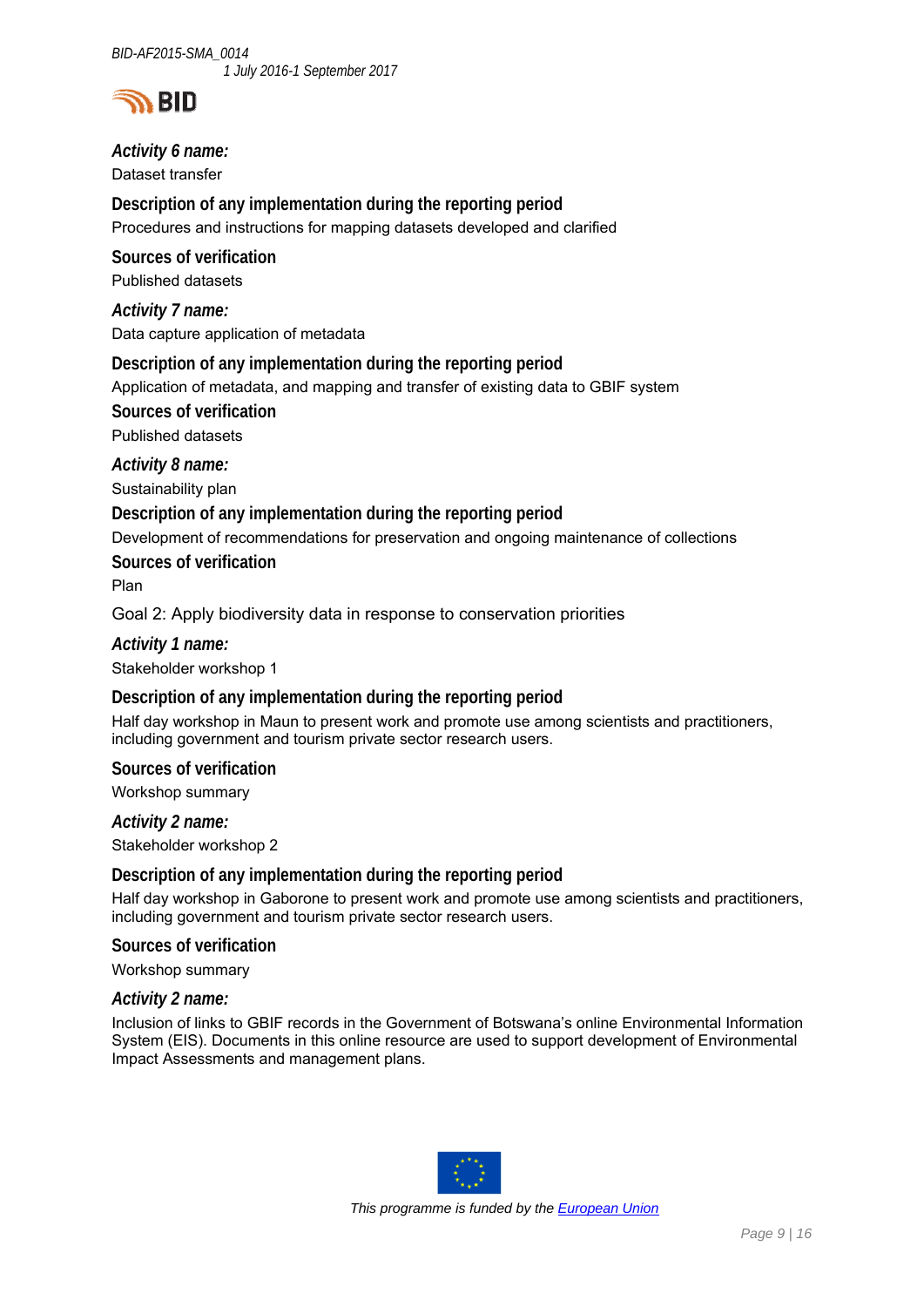

#### **Description of any implementation during the reporting period**

The EIS is still undergoing re-development by the Government of Botswana and is not yet available for addition of links. It has not been possible to determine when the EIS will be relaunched.

**Sources of verification**  EIS

### **5. Updated calendar for the BID project implementation and evaluation period**

*The calendar should be completed in the same way as in the Full Project Proposal, but should include any expected changes. Provide reasons for any expected changes in section 5.1 'Explanatory Notes'.* 

| Implementation period (maximum 12 months, starting 1 June 2016 at the earliest) |              |                        |   |                |         |   |                |   |         |              |         |         |                                                                                        |
|---------------------------------------------------------------------------------|--------------|------------------------|---|----------------|---------|---|----------------|---|---------|--------------|---------|---------|----------------------------------------------------------------------------------------|
| Implementation period start date and end date<br>01/06/2016                     |              | 01/07/16 to 30/06/2017 |   |                |         |   |                |   |         |              |         |         |                                                                                        |
| <b>Activity</b>                                                                 | $\mathbf{1}$ | $\overline{2}$         | 3 | $\overline{4}$ | 5       | 6 | $\overline{7}$ | 8 | 9       | 10           | 11      | 12      | <b>Notes</b>                                                                           |
| Mid-term evaluation & reporting                                                 |              |                        |   |                |         | Χ |                |   |         |              |         |         |                                                                                        |
| Records inventory                                                               | Χ            |                        |   |                |         |   |                |   |         |              |         |         |                                                                                        |
| Specimen inventory                                                              |              | $\sf X$                |   |                |         |   |                |   |         |              |         |         |                                                                                        |
| Collection processing                                                           |              |                        | X | Χ              |         |   |                |   |         |              |         |         |                                                                                        |
| Metadata selection                                                              |              |                        | Χ | Χ              | $\sf X$ | Χ | Χ              | Χ |         |              |         |         |                                                                                        |
| Records finding aid                                                             |              |                        |   |                |         | Χ | X              | Χ |         |              |         |         |                                                                                        |
| Dataset transfer procedures                                                     |              |                        |   |                |         |   |                | Χ | Χ       | χ            |         |         |                                                                                        |
| Data capture and application of metadata                                        |              |                        |   |                |         |   |                |   | $\sf X$ | $\mathsf{X}$ | $\sf X$ | $\sf X$ | <b>Datasets</b><br>not yet<br>transferred<br>to ORI will<br>be<br>processed<br>by 2018 |
| Sustainability plan                                                             |              |                        |   |                |         |   |                |   |         |              |         | X       |                                                                                        |
| Stakeholder workshop1                                                           |              |                        |   |                |         |   |                |   | Χ       |              |         |         |                                                                                        |
| Stakeholder workshop2                                                           |              |                        |   |                |         |   |                |   |         | Χ            |         |         |                                                                                        |
| Links to EIS                                                                    |              |                        |   |                |         |   |                |   |         |              |         | Χ       | Depending<br>on<br>availability<br>of EIS                                              |

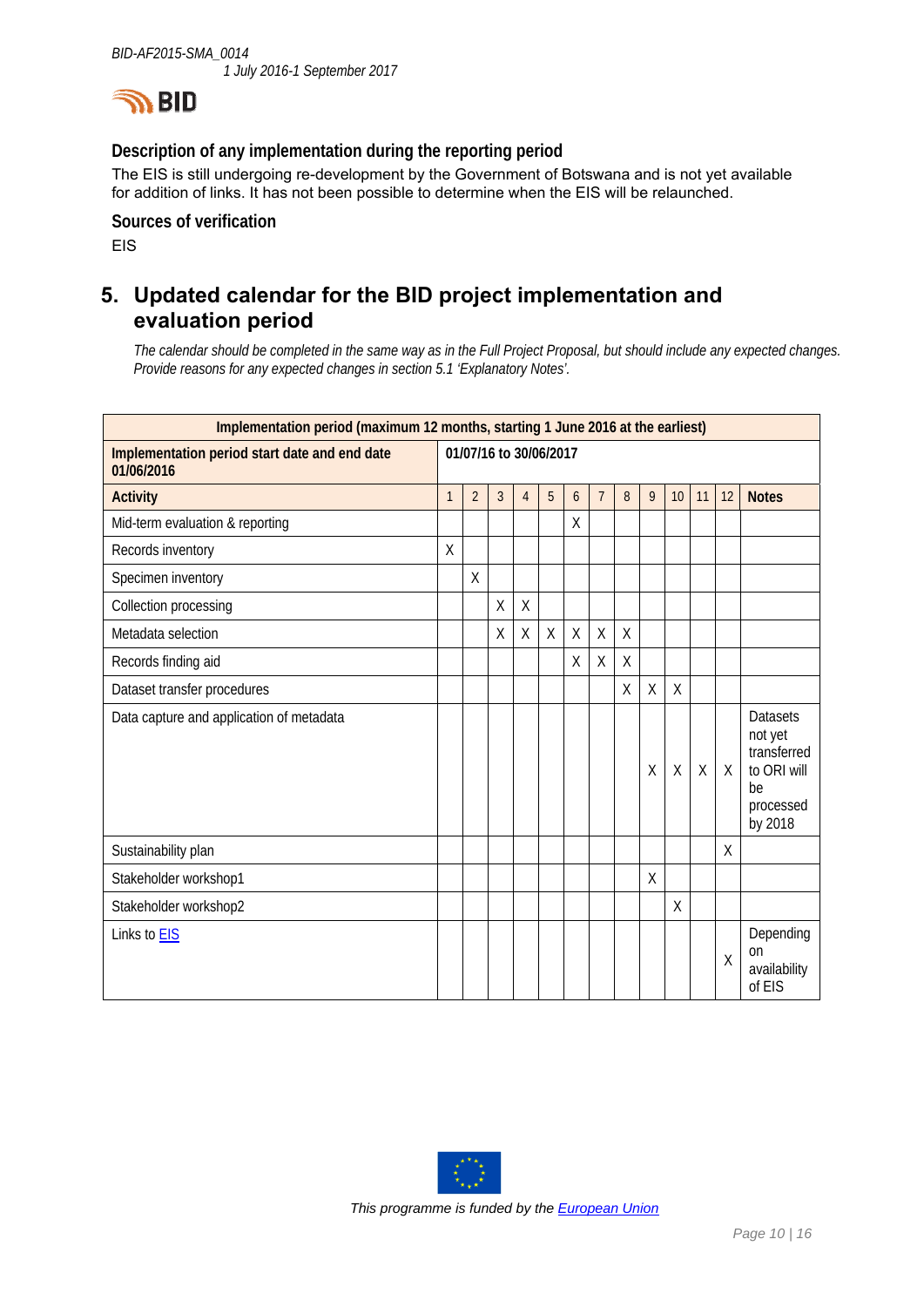

| Evaluation period (maximum 6 months, ending 31 December 2017 at the latest) |  |                |                |                |                |  |         |
|-----------------------------------------------------------------------------|--|----------------|----------------|----------------|----------------|--|---------|
| Evaluation period start date and end date<br>(dd/mm/yy)                     |  |                |                |                |                |  |         |
| <b>Activity</b>                                                             |  | $\mathfrak{D}$ | $\overline{3}$ | 4 <sup>1</sup> | 5 <sup>1</sup> |  | 6 Notes |
| <activity name=""></activity>                                               |  |                |                |                |                |  |         |
| <activity name=""></activity>                                               |  |                |                |                |                |  |         |
|                                                                             |  |                |                |                |                |  |         |
|                                                                             |  |                |                |                |                |  |         |
|                                                                             |  |                |                |                |                |  |         |

**5.1.Explanatory notes:** 

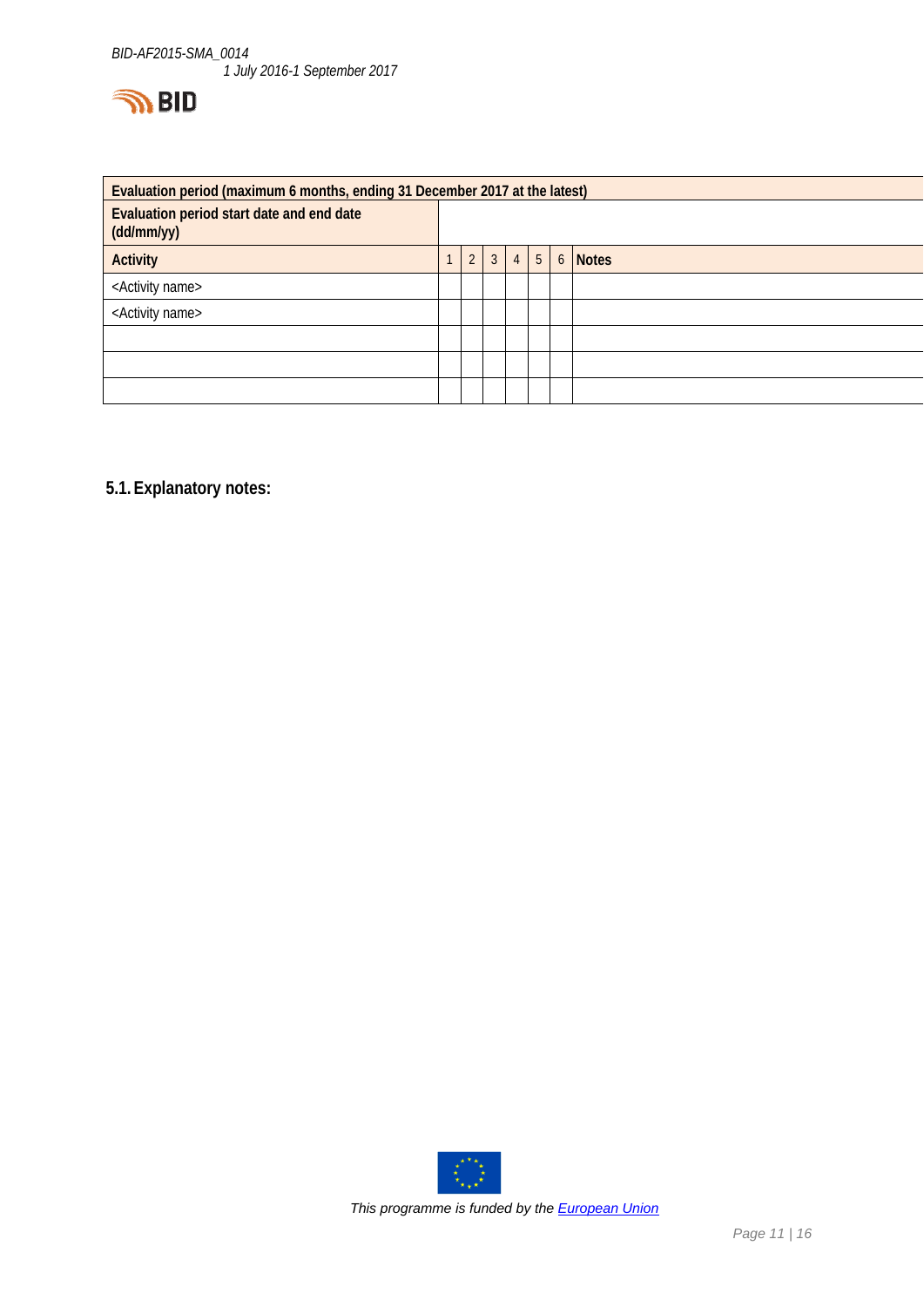



# **6. Sustainability plans**

*Explain the approach that will be taken to ensure the sustainability of the project's results after the end of your project (500 words maximum)* 

During the project, the BWMA's hard copy records were inventoried and a finding aid produced. Elephant trophy datasets were processed and published to the GBIF's online resource.

The end of the project did not complete the data mobilisation and information management work.

Other datasets still to be transferred, processed and published are:

- Predator tooth and jaw data, 1995-2000s
- Antelope trophy measurements (1995-2002)
- Biological specimens, in the form of elephant jaws retained by the taxidermist for estimating the age of the animals. Other biological specimens already transferred to the ORI Library with the hard copy files need to be described and published to the GBIF.

#### **6.1.Sustainability Plans**

This project was primarily an effort to rescue and preserve the records and data of the BWMA in the face of the hunting industry moratorium. This goal has been achieved. The project work has also stimulated interest in further use of the resources, and in more data mobilisation work that should reinforce the value of maintaining the knowledge infrastructure required to ensure the work's contribution to Botswana's biodiversity.

Mrs Peake and the ORI Library have committed to completing the work defined by the project. When all datasets are processed and published, global access to the data will be sustained through the GBIF online resource.

The hard copy records of the BWMA, now boxed and stored in a temporary location in the library, will be preserved as part of the ORI Library's archives, and can be made available under the terms of the Deed of Gift. Further indexing of the hard copy collection can reveal more contextual information for the data that has been published.

#### **6.2.Recommendations**

Four requirements for sustainability and future use of the collections are noted here.

- 1. **Physical storage facilities** for ORI's records and biological collections. ORI's Library's storage capacity has been limited for some time. At the beginning of the GBIF project, it was anticipated that several used portacabins would be transferred from the University's Main Campus to Maun, and be used to accommodate the new collection of records, as well as biological specimens that have been up until now kept in the Library's storage space. Transfer of the buildings was not possible during the term of the project. Efforts should be made to acquire this additional space, and the shelving and climate control needed to preserve the collections and keep them in order.
- 2. **Web-based awareness tools.** The richness of the University of Botswana's archival collections needs exposure. Description of the project has been included on ORI's web site. A record for the library catalogue is being prepared to alert possible users to the existence of the collection. It is recommended that exposure of the University Library's archival collections through a dedicated web page be a priority. Such a web resource would make a link to the datasets in the GBIF possible.
- 3. **Archival software.** An important requirement for sustainability of the archival collection is use of a finding aid database. The ORI Library was at one time using CANTAB software developed by Cambridge University Archives, based on Microsoft Access, but that application is no longer supported, and is not working on ORI Library computers. This puts existing indexed collections at risk, and prevents indexing of new collections like BWMA's hunting records. In the past few years, database tools for managing archives have much improved. As a matter of urgency, the University Library needs to acquire one of these, and put a migration strategy in place to ensure that digitized and indexed collections are available on permanent basis.
- 4. **Technology resources.** Ongoing work with archival and data collections requires constant learning about new technology tools. IT support dedicated to the library function should be considered, and upgrades for GIS and other data servers and applications included in the University's infrastructure planning and resource mobilisation.

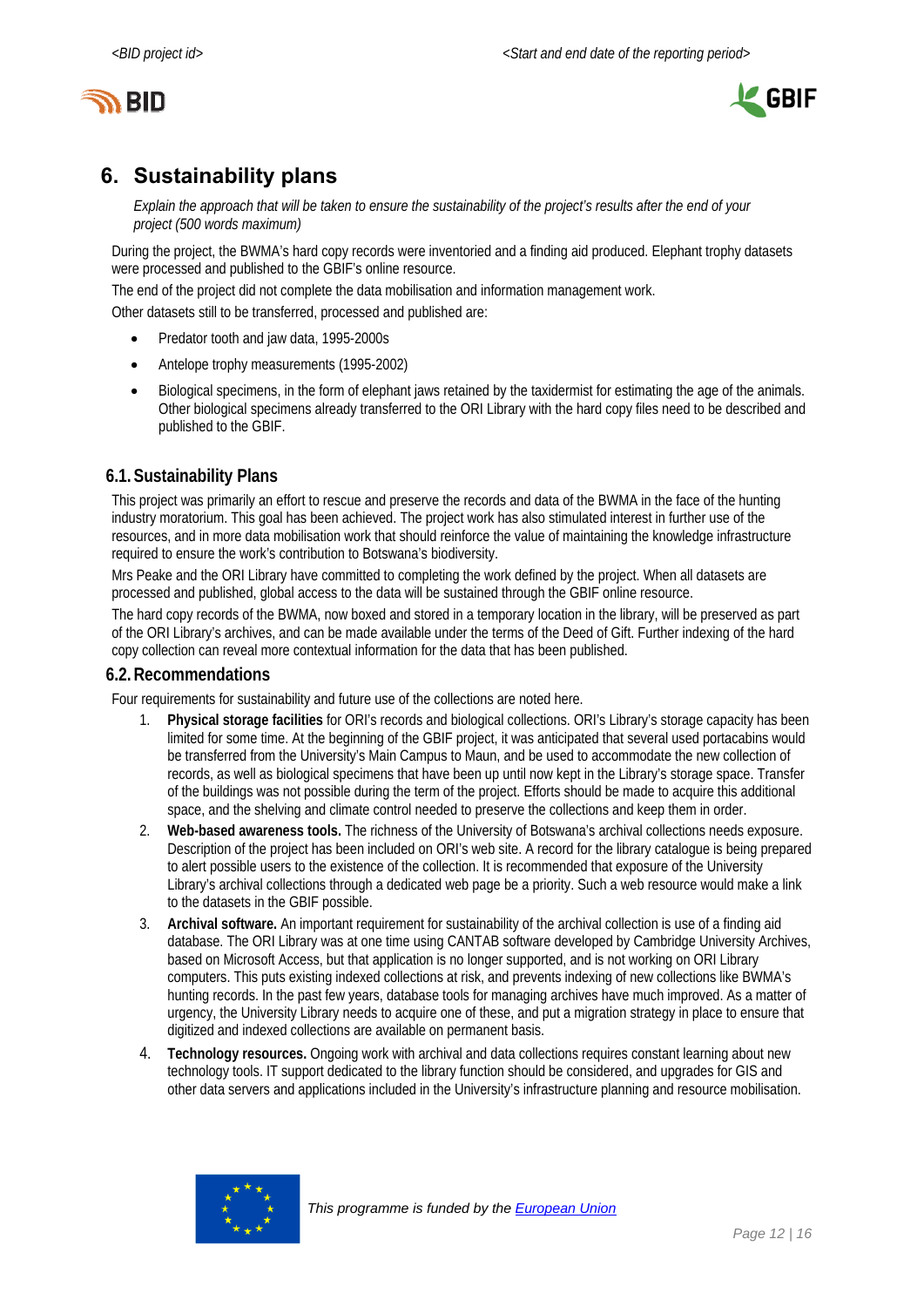



# **7. Beneficiaries/affiliated entities and other cooperation**

#### **7.1.Relationship with project partners**

*Please describe the relationship between your project coordinating team/institution and your project partners, and with any other organisations involved in implementing your BID project.* 

A strong spirit of cooperation among the project partners in the face of technical and logistical challenges was responsible for the success of this project. This was shown by patience and responsiveness of the BWMA's Secretary in the iterative process of collection transfer, the consistent support of the Director and academic staff of the Okavango Research Institute throughout the project, especially in ensuring that the outreach workshops were effective, and in the self-driven internal cooperation and peer support of the ORI Library, ORI GIS, and Moedi wa Kitso team members. The University of Botswana Library at Main Campus and Maun Technical College provided facilities and support for workshops. Motivational and capacity building assistance from mentor Ms Kudzai Mafuwe of the Zimbabwe Museums was a key ingredient in this mix. An important partner, the DWNP, was restricted in its ability to participate practically in the data mobilisation work, but facilitated the process when it could, and ensured that the Department was represented at meetings and workshops.

#### **7.2.Links to other projects and actions**

*Where applicable, outline any links and synergies you have developed with other actions, e.g. GBIF nodes, other BID funded projects, etc. If your organization has received previous grants in view of strengthening the same target group, how far has your BID project been able to build upon/complement the previous project(s) ?* 

There was one other GBIF project with Botswana involvement: the National Museum's participation in the regional *Insect Atlas* development. Two projects did not directly interact or share learning during the project period but, especially as the two projects shared a mentor, there will be future interaction related to technical matters.

During the project period, ORI won a grant from the JRS Biodiversity Foundation to assist the Institute's monitoring and evaluation unit to further mobilise data in the organisation's research collections. The hunting records team provided their experience and advice to the new project.

### **8. Visibility**

*Please refer to the BID guidelines* 

#### **8.1.Visibility of the BID project**

*How is the visibility of your BID project being ensured?* 

#### **Short summary**

A press release circulated to news outlets in the region announced the startup of the project. The project team took advantage of events related to wildlife research and management to share information about the project: for example, Debbie Peake has spoken about the work at the Maun-based Do…Follow Research Meetup, and distributed a flyer at the CITES COP 17 meeting in Johannesburg. ORI team members presented the project at a national STE workshop organised by the Botswana International University of Science and Technology. Posts on Twitter highlighted project milestones. The two workshops successfully communicated the work to relevant stakeholders at local and national levels.

The hunting debate is highly political, which, along with the narrow focus of the materials, posed some challenges for exposure of the project, especially in government circles.

#### **Sources of verification**

Attached PDF.

#### **8.2.Visibility of the EU contribution**

*How is the visibility of the EU contribution being ensured within your project implementation?* 

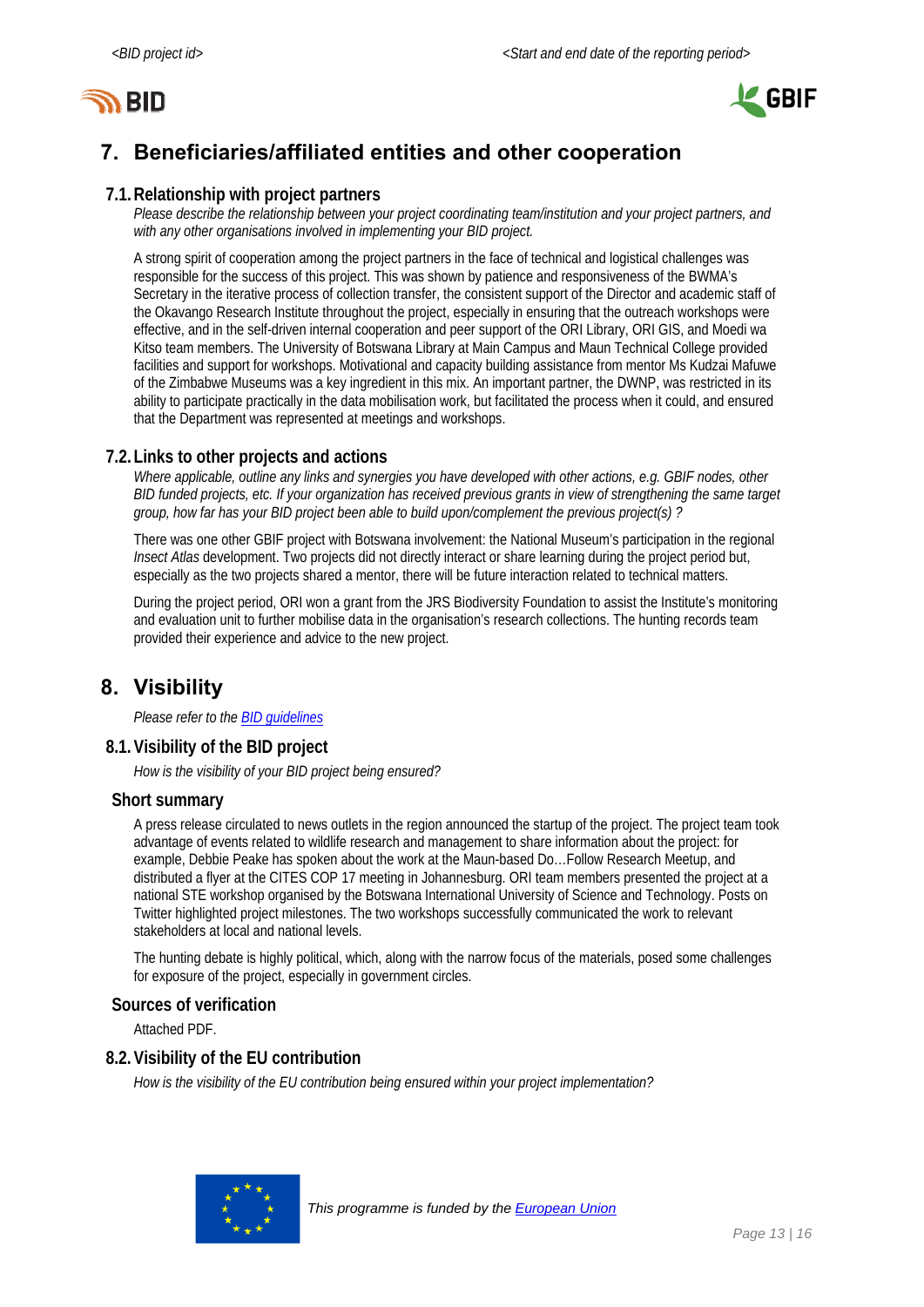



#### **Short summary**

An indication of support of the EU was included in all outreach and workshop materials. The EU office in Botswana had not been aware of the project until a representative attended the Gaborone workshop.

#### **Sources of verification**

Attached materials in PDF.

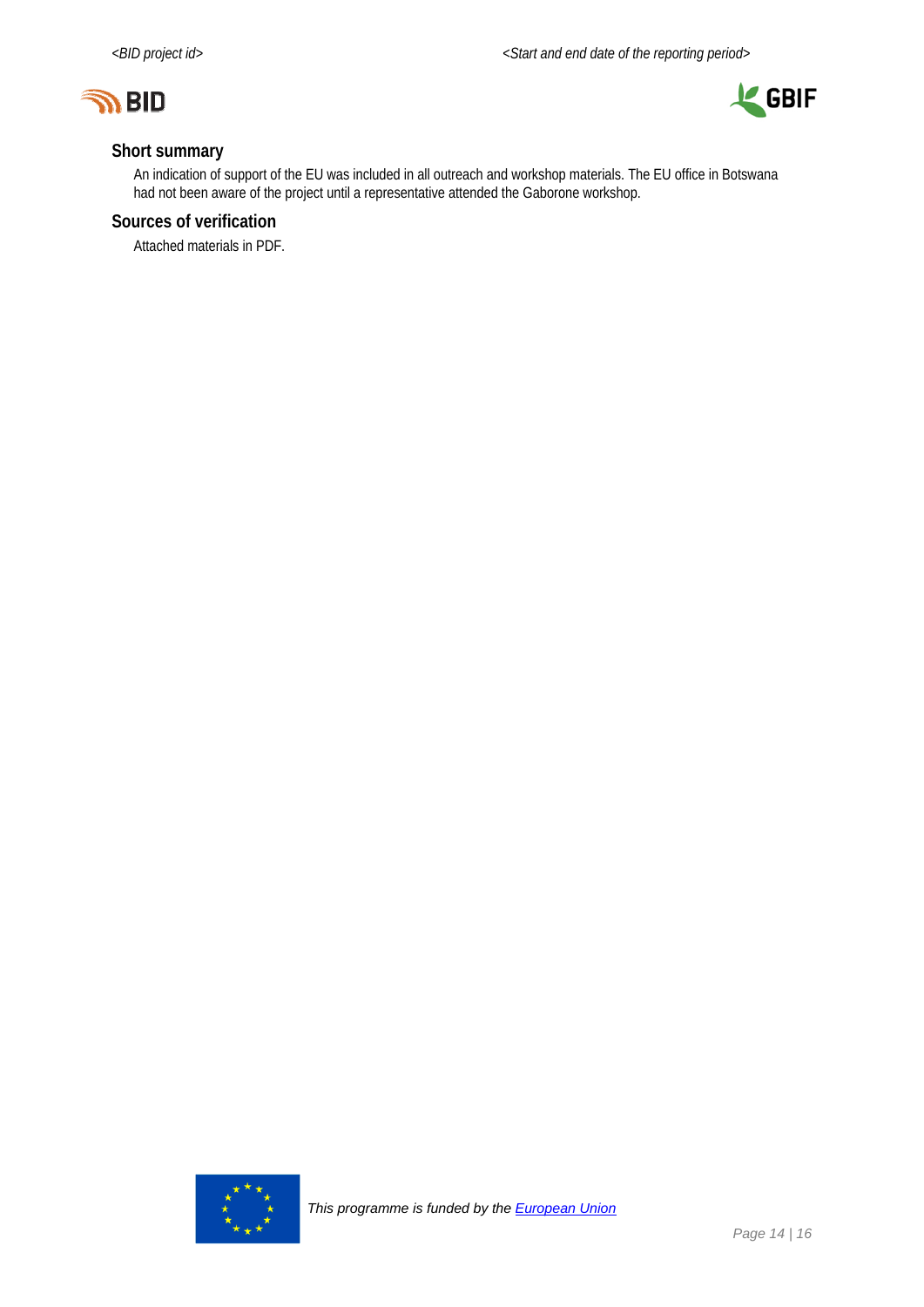



 $Ce<sup>2</sup>$ 

**Signature** 

Name of the contact person for the BID Project: Monica Morrison

Date report sent by email in Word format to **bid@gbif.org** for pre-approval: 31 August 2017

Date report sent by post to GBIF Secretariat: \_\_\_\_\_\_\_\_\_\_\_\_\_\_\_\_\_\_\_\_\_\_\_\_\_\_\_\_\_\_\_\_\_\_